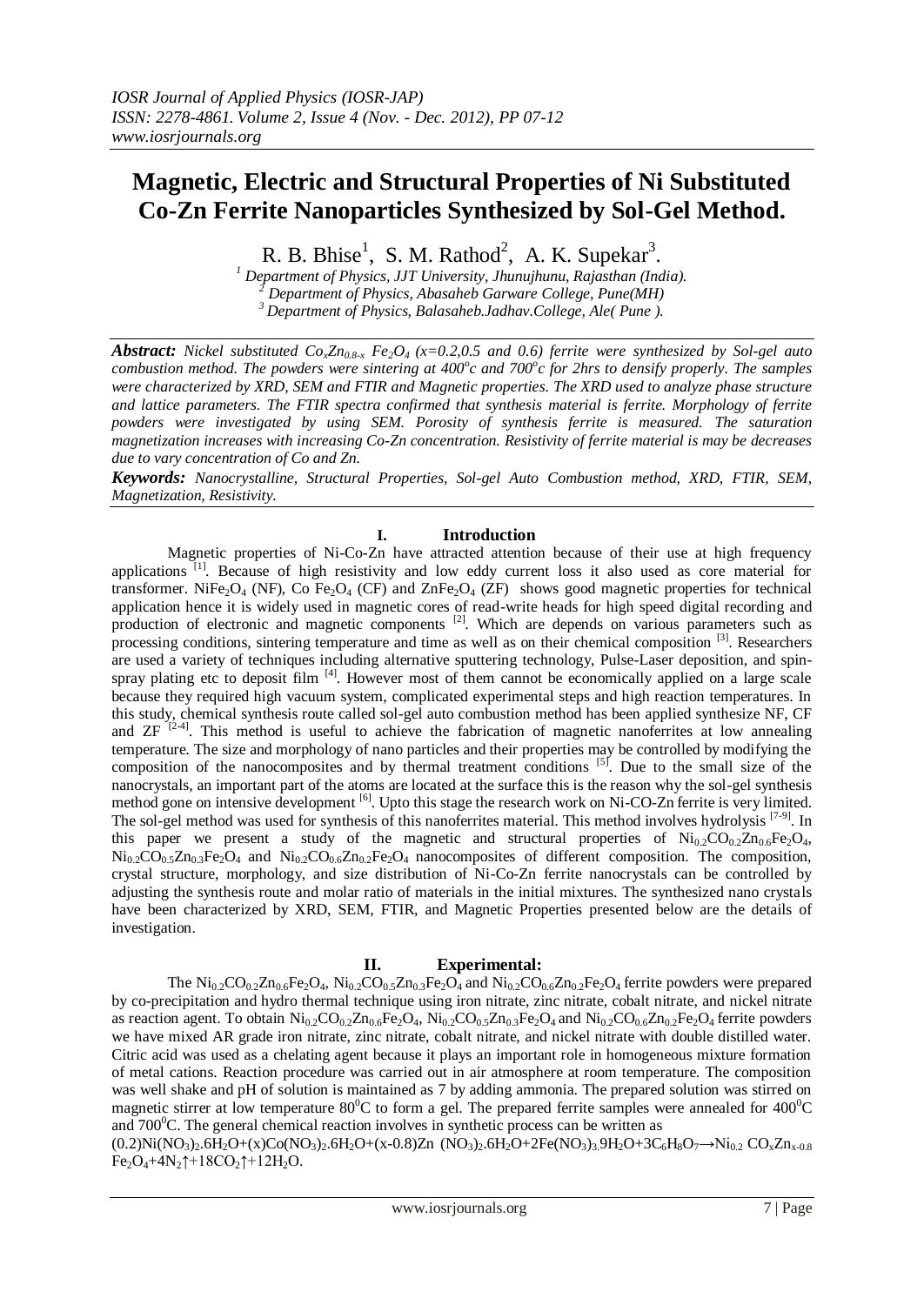The synthesized nano crystalline samples were characterized by X-Ray Diffraction techniques at room temperature by using Philips powder X-Ray Diffractometer (model PW3710) with CuK $\alpha$  radiations having wavelength 1.5406  $A^0$ . The morphological behavior of the investigated samples was determined by using Scanning Electron Microscopy (SEM) techniques (model HITACHI Japan). Fourier Transform Infrared (FTIR) spectra were recorded in the range of 4000-400 cm<sup>-1</sup> at room temperature by using Brukar Spectrometry and magnetic properties for Ni substituted nanocrystalline  $Ni_{0.2}Co_{8}Zn_{x-0.8}$  Fe<sub>2</sub>O<sub>4</sub> Spinal ferrite system sintered at  $400^{\circ}$ C and  $700^{\circ}$ C measured at room temperature with applied field of 6 KOe.

### **III. Result And Discussion:**

**3.1 X-Ray Diffraction.** To identify the possible formation of phase in Ni-Co-Zn ferrite an XRD analysis was done. The most intense peaks in all the specimens were found to match well with spherical spinel ferrite (JCPD). Lattice parameters and crystalline sizes of sintered ferrites specimens, evaluated by XRD analysis are shown in table (1) along with their composition, density, crystalline size, Porosity. There was a minor increase in lattice parameter which may be due to increasing concentration of Co and Zn. But lattice parameter increases with in increasing annealing temperature  $400^{\circ}$ C to 700<sup>°</sup>C. Decreasing densification may be due to the evolution of excess Co and Zn in the composition for Fe at room temp.,  $400^{\circ}$ C and  $700^{\circ}$ C respectively. Decreasing in density may be due to vary with concentration of Co and Zn. Porosity is increases due to increasing temperature at room temp.,  $400^{\circ}$ C and  $700^{\circ}$ C respectively. The XRD patterns are shown as in fig 1(a), (b), and (c).

|                    |                               | <b>Lattice</b>                        | <b>Inter</b><br>planer |                                 |                           |
|--------------------|-------------------------------|---------------------------------------|------------------------|---------------------------------|---------------------------|
| <b>Composition</b> | <b>Temperature</b><br>$^0\!C$ | <b>Constant</b><br>(a) A <sup>0</sup> | Dist (d<br>)nm         | <b>Density</b><br>Dx. $gm/cc^3$ | <b>Porosity</b><br>$%$ P) |
|                    | Room                          | 6.757                                 | 28.63                  | $10.153x10^6$                   | 3.19                      |
| I] $Ni(0.2) Co$    | 400                           | 6.091                                 | 32.37                  | $13.86x10^6$                    | 3.24                      |
| Zn                 | 700                           | 6.757                                 | 23.49                  | $10.15x10^6$                    | 3.27                      |
|                    | <b>Room</b>                   | 8.196                                 | 54.05                  | $5.705x10^{6}$                  | 2.24                      |
| II] $Ni(0.2)$      | 400                           | 8.196                                 | 31.63                  | $5.705x10^{6}$                  | 2.27                      |
| Co Zn              | 700                           | 8.618                                 | 52.7                   | $4.908x10^{6}$                  | 2.35                      |
|                    | <b>Room</b>                   | 7.647                                 | 26.92                  | $7.004x10^6$                    | 1.93                      |
| III] $Ni(0.2)$     | 400                           | 6.757                                 | 24.92                  | $10.152x10^6$                   | 2.11                      |
| CoZn               | 700                           | 7.346                                 | 27.82                  | $7.901x10^6$                    | 2.31                      |

Table No.1



**Ni0.2CO0.2Zn0.6Fe2O<sup>4</sup> Ferrites**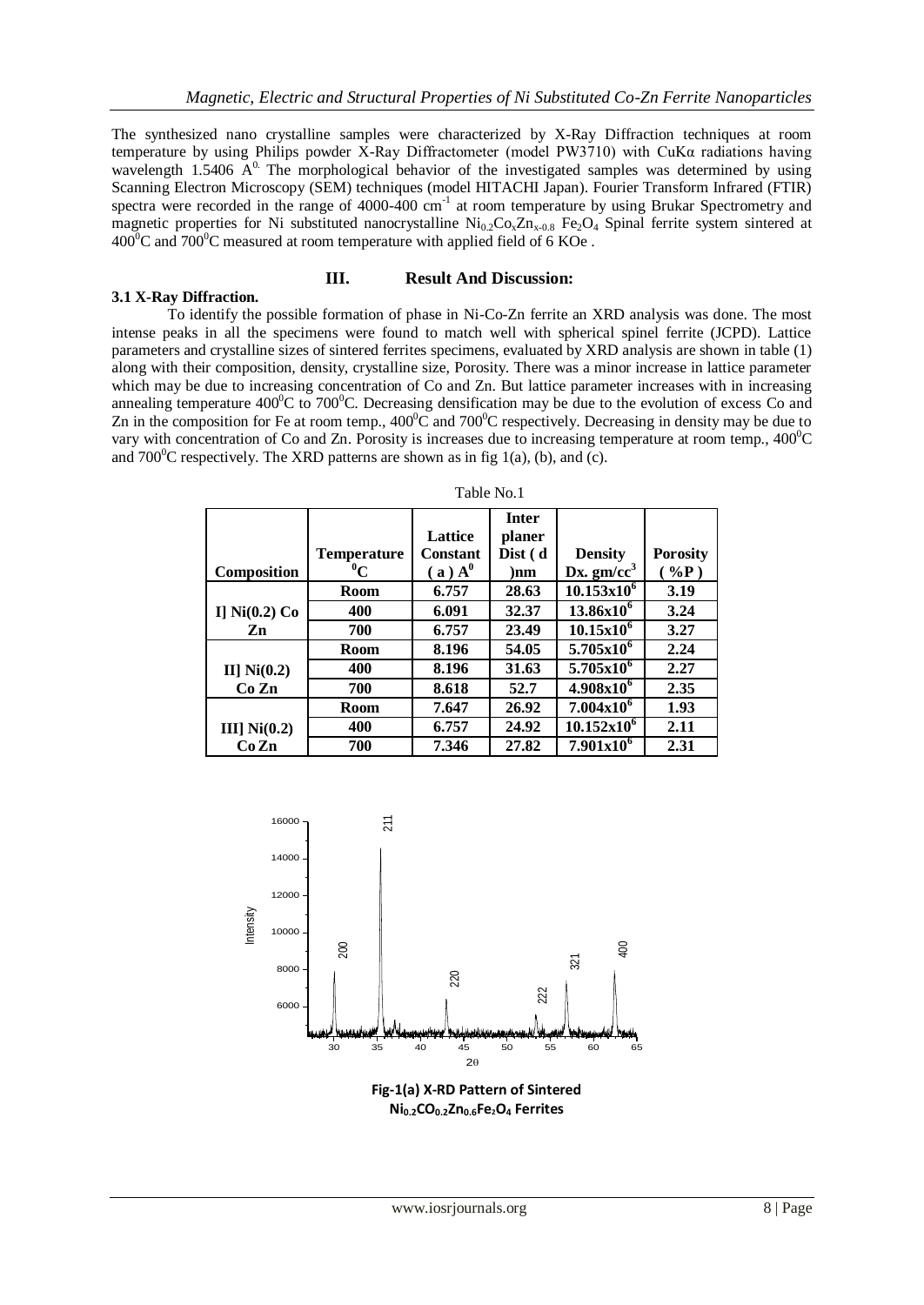

#### **3.2 FT-IR Spectra:**

In the present study  $Ni_{0.2}CO_{0.2}Zn_{0.6}Fe_2O_4$ ,  $Ni_{0.2}CO_{0.5}Zn_{0.3}Fe_2O_4$  and  $Ni_{0.2}CO_{0.6}Zn_{0.2}Fe_2O_4$  ferrite has been synthesized at room temperature,  $400^{\circ}$ C, and  $700^{\circ}$ C. The synthesis process is carried out using sol-gel auto combustion method. The citric acid was used a reducing agent in reaction. The of  $\text{Ni}_{0.2}\text{CO}_{0.2}\text{Zn}_{0.6}\text{Fe}_2\text{O}_4$  IR curve fig2(a) of sintered powder shows strong absorption band  $1619.912 \text{Cm}^{-1}$  to 2339.23 $\text{Cm}^{-1}$  indicates N-H Bending structure, the strong absorption band at 2341.15Cm<sup>-1</sup> indicating C triple bond N- Stretched. The band at 1715.46 Cm<sup>-1</sup> indicating C-H out of plane bending carbohydrates which is very weak and shifted to low frequency.

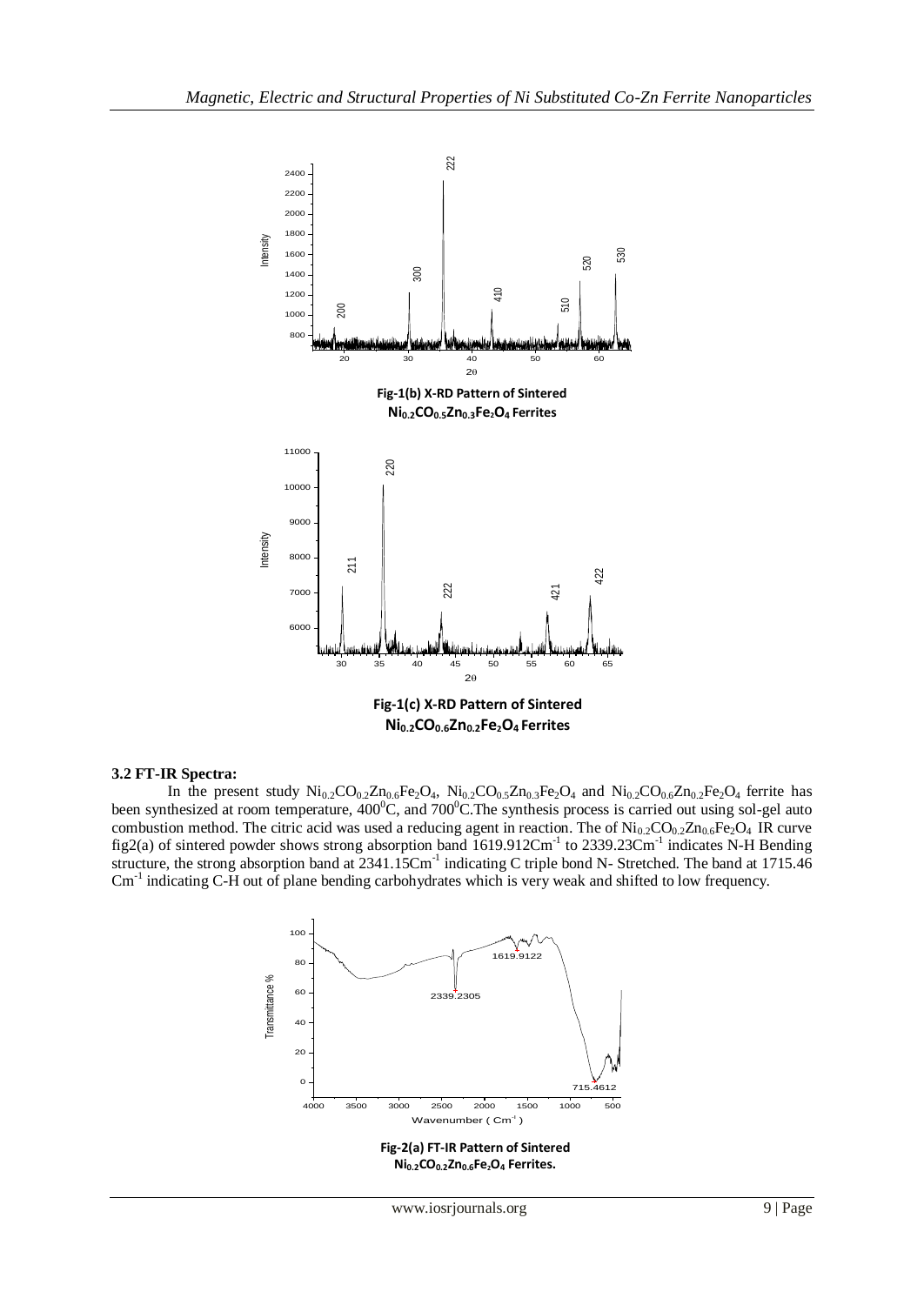

The of  $\text{Ni}_{0.2}\text{CO}_{0.5}\text{Zn}_{0.3}\text{Fe}_2\text{O}_4$  IR curve fig2(b) of sintered powder shows strong absorption band 1345.10Cm<sup>-1</sup> to 1629.55Cm<sup>-1</sup> indicates N-H Bending structure, the strong absorption band at 2341.15Cm<sup>-1</sup> indicating C triple bond N- Stretched. The band at 668.21 Cm<sup>-1</sup> indicating C-H out of plane bending carbohydrates which is very weak and shifted to low frequency.



The of  $\text{Ni}_{0.2}\text{CO}_{0.6}\text{Zn}_{0.2}\text{Fe}_2\text{O}_4$  IR curve fig2(c) of sintered powder shows strong absorption band 14825.027Cm<sup>-1</sup> to 1627.62Cm<sup>-1</sup> indicates N-H Bending structure, the strong absorption band at 2341.15Cm<sup>-1</sup> indicating C triple bond N- Stretched. The band at 714.49 Cm<sup>-1</sup> indicating C-H out of plane bending carbohydrates which is very weak and shifted to low frequency.

#### **3.3 SEM Morphology:**

Performing SEM we analyzed the structure of  $Ni_{0.6}CO_{0.2}Zn_{0.2}Fe_2O_4$ ,  $Ni_{0.2}CO_{0.5}Zn_{0.3}Fe_2O_4$  and  $Ni_{0.2}CO_{0.6}Zn_{0.2}Fe_2O_4$  shows typical morphology in fig3(a,b,c). For samples synthesized by sol-gel method the surface has compact structure with smallest particle size typically less than 60 nm. The micrograph of samples sintered at  $400^{\circ}$ C and  $700^{\circ}$ C indicating that microstructure is completely form these temperature. The grain size increases with increase in temperature.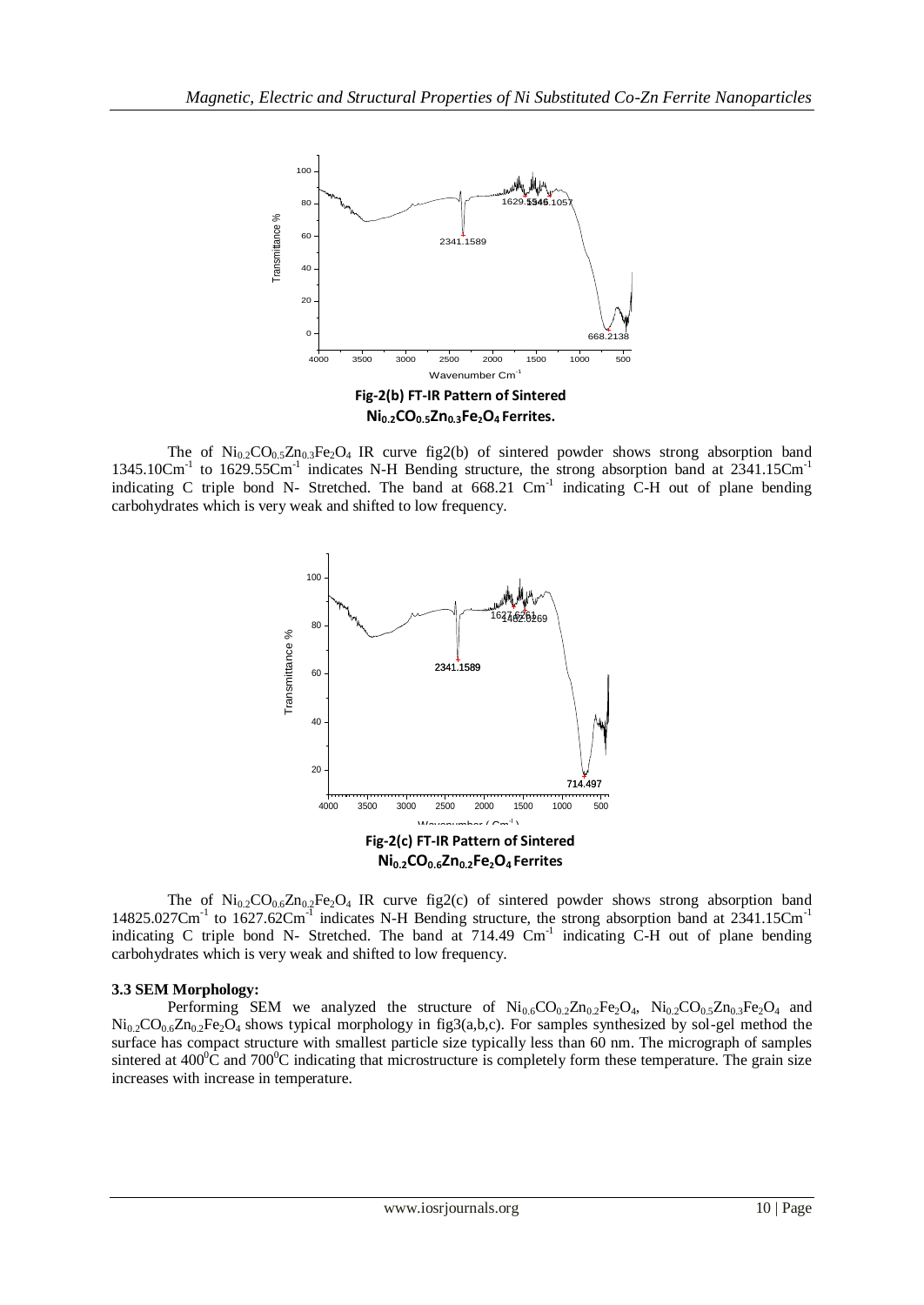

**Fig-3(a)SEM Morphology of Sintered Ni0.2CO0.2Zn0.6Fe2O<sup>4</sup> Ferrites.**



**Fig-3(b) SEM Morphology of Sintered Ni0.2CO0.5Zn0.3Fe2O4 Ferrites.**



**Fig-3(c) SEM Morphology of Sintered Ni0.2CO0.2Zn0.6Fe2O4 Ferrites**